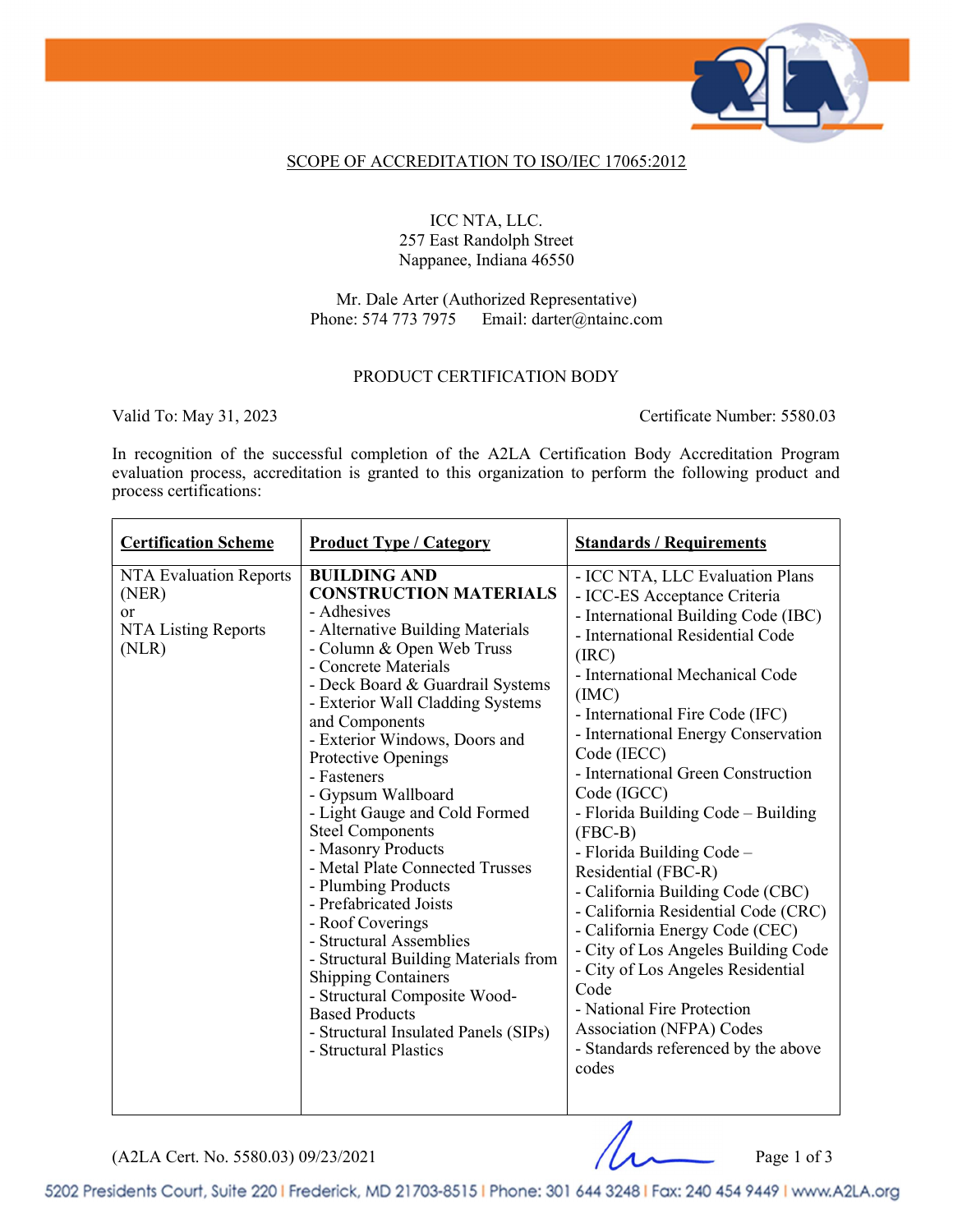| <b>Certification Scheme</b>                                                                 | <b>Product Type / Category</b>                                                                                                                                                                                                                                                         | <b>Standards / Requirements</b>                                                                                                                                                                                                                                                                                                                                                                                                                                                                                                                                                                                                                                                                                                                                |
|---------------------------------------------------------------------------------------------|----------------------------------------------------------------------------------------------------------------------------------------------------------------------------------------------------------------------------------------------------------------------------------------|----------------------------------------------------------------------------------------------------------------------------------------------------------------------------------------------------------------------------------------------------------------------------------------------------------------------------------------------------------------------------------------------------------------------------------------------------------------------------------------------------------------------------------------------------------------------------------------------------------------------------------------------------------------------------------------------------------------------------------------------------------------|
| NTA Evaluation Reports<br>(NER)<br><b>or</b><br>NTA Listing Reports<br>(NLR)<br>(continued) | <b>BUILDING AND</b><br><b>CONSTRUCTION MATERIALS</b><br>(continued)<br>- Terracotta Building Products<br>- Thermal Insulation<br>- Thermal and Sound Insulating<br>Materials or Systems<br>- Thermal and Moisture Barrier<br>Underlayment<br>- Wall and Roof Panels/Sheathing          |                                                                                                                                                                                                                                                                                                                                                                                                                                                                                                                                                                                                                                                                                                                                                                |
| NTA Evaluation Reports<br>(NER)<br><sub>or</sub><br>NTA Listing Reports<br>(NLR)            | <b>FIRE STOP SYSTEMS, FIRE</b><br><b>RESISTICANCE OF BUILDING</b><br><b>MATERIALS AND SURFACE</b><br><b>BURNING</b><br><b>CHARACTERISTICS</b><br>- Building Materials, Systems or<br>Components with exposed surfaces                                                                  | - ICC NTA, LLC Evaluation Plans<br>- ICC-ES Acceptance Criteria<br>- International Building Code (IBC)<br>- International Residential Code<br>(IRC)<br>- International Mechanical Code<br>(MC)<br>- International Fire Code (IFC)<br>- International Energy Conservation<br>Code (IECC)<br>- International Green Construction<br>Code (IGCC)<br>- Florida Building Code – Building<br>$(FBC-B)$<br>- Florida Building Code -<br>Residential (FBC-R)<br>- California Building Code (CBC)<br>- California Residential Code (CRC)<br>- California Energy Code (CEC)<br>- City of Los Angeles Building Code<br>- City of Los Angeles Residential<br>Code<br>- National Fire Protection<br>Association (NFPA) Codes<br>- Standards referenced by the above<br>codes |
| <b>NTA Evaluation Reports</b><br>(NER)<br><b>or</b><br>NTA Listing Reports<br>(NLR)         | <b>FORMALDEHYDE EMISSIONS</b><br><b>FOR WOOD PRODUCTS</b><br>- Certification under California Air<br>Resources Board (CARB) ANSI<br>and ANSI/HPVA Standards<br>- Certification under 40 CFR Part<br>770 – Formaldehyde Standards for<br>Composite Wood Products (EPA<br>TSCA Title VI) | - (CARB) ANSI and ANSI/HPVA<br><b>Standards</b><br>-40 CFR Part 770 – Formaldehyde<br>Standards for Composite Wood<br>Products (EPA TSCA Title VI)<br>- ASTM E1333-14<br>- ASTM D6007-14                                                                                                                                                                                                                                                                                                                                                                                                                                                                                                                                                                       |

 $(A2LA$  Cert. No. 5580.03) 09/23/2021 Page 2 of 3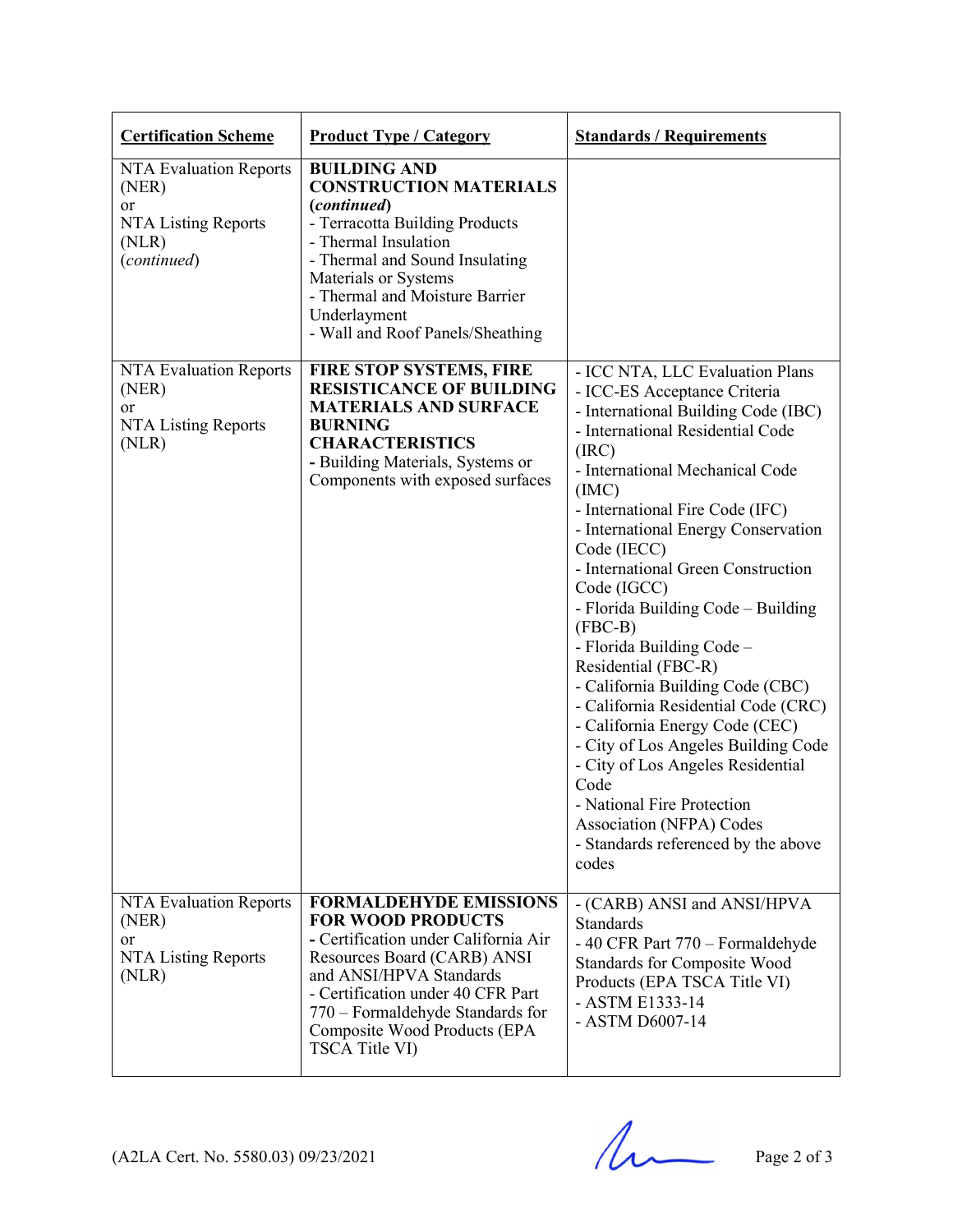| <b>Certification Scheme</b>                                                         | <b>Product Type / Category</b>                                                          | <b>Standards / Requirements</b>                                                                                                                                                                                                                                                                                                                                                                                                                                                                                                                                                                                                                                                                                                                                                   |
|-------------------------------------------------------------------------------------|-----------------------------------------------------------------------------------------|-----------------------------------------------------------------------------------------------------------------------------------------------------------------------------------------------------------------------------------------------------------------------------------------------------------------------------------------------------------------------------------------------------------------------------------------------------------------------------------------------------------------------------------------------------------------------------------------------------------------------------------------------------------------------------------------------------------------------------------------------------------------------------------|
| <b>NTA Evaluation Reports</b><br>(NER)<br><b>or</b><br>NTA Listing Reports<br>(NLR) | <b>Prefabricated Structures</b><br>- Manufactured Homes<br>- Modular Built Construction | 24 CFR 3280 - Manufactured Home<br><b>Construction and Safety Standards</b><br>- International Building Code (IBC)<br>- International Residential Code<br>(IRC)<br>- International Mechanical Code<br>(MC)<br>- International Fire Code (IFC)<br>- International Energy Conservation<br>Code (IECC)<br>- International Green Construction<br>Code (IGCC)<br>- Florida Building Code – Building<br>$(FBC-B)$<br>- Florida Building Code -<br>Residential (FBC-R)<br>- California Building Code (CBC)<br>- California Residential Code (CRC)<br>- California Energy Code (CEC)<br>- City of Los Angeles Building Code<br>- City of Los Angeles Residential<br>Code<br>- National Fire Protection<br><b>Association (NFPA) Codes</b><br>- Standards referenced by the above<br>codes |

RESEARCH REPORTS AS DEFINED IN IBC<sup>1</sup> SECTION 1703.4.2 OR ALTERNATIVE SOLUTIONS AS DEFINED IN SECTION A-1.2.1.1 $(1)(b)$  OF THE NBC<sup>1</sup> FOR THE FOLLOWING PRODUCT SUBCATEGORIES (as defined above):

BUILDING MATERIALS BUILDING PROTECTIONS BUILDING PRODUCTS AND COMPONENTS

<sup>1</sup> "Codes" encompasses Model Codes, including the International Family of codes published by International Code Council and the National Building Code of Canada, and state and local codes that have amended the Model Codes.

 $(A2LA$  Cert. No. 5580.03) 09/23/2021 Page 3 of 3